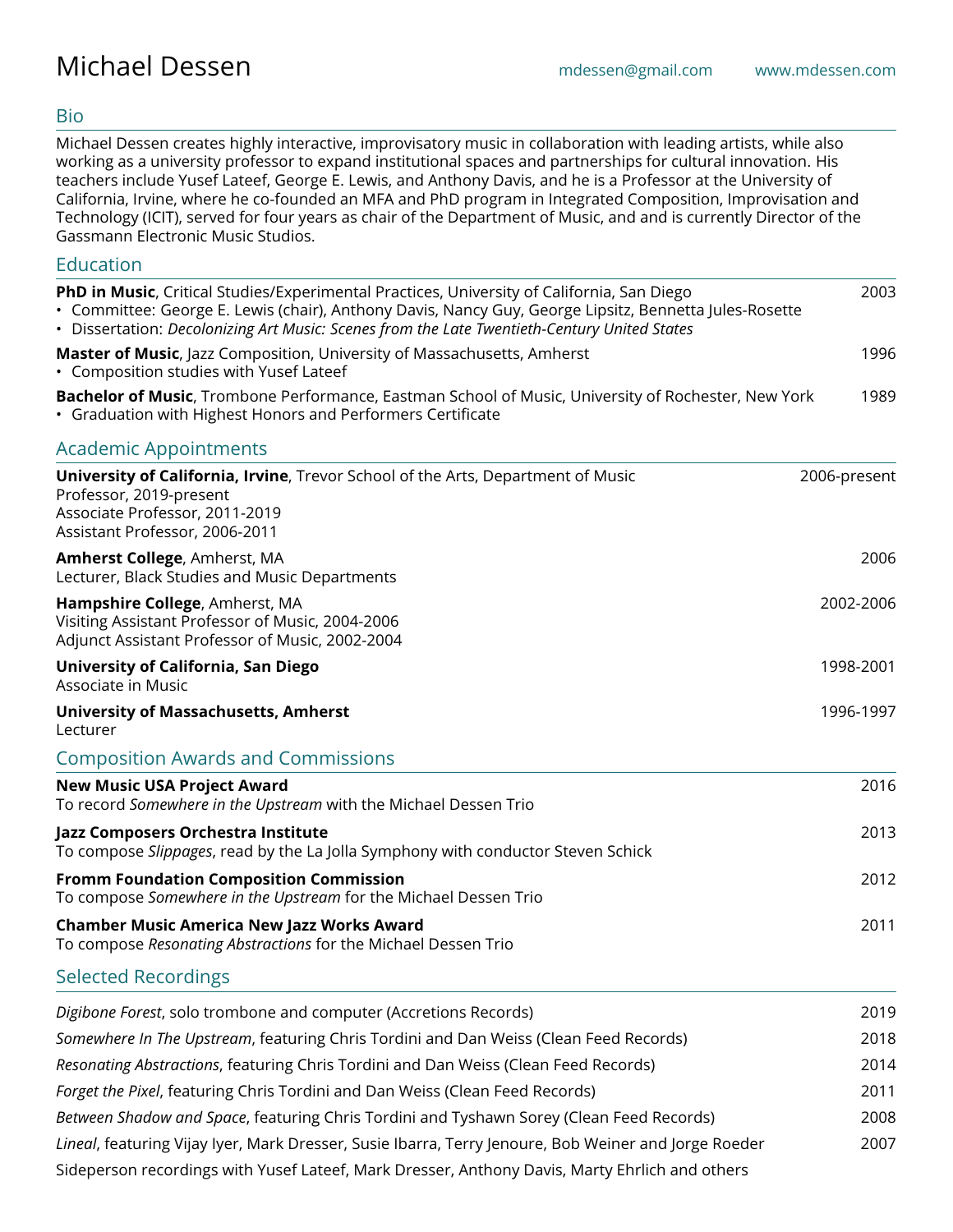# **Changing Tides 2** 2020

- Sites: Seoul, South Korea and San Diego, CA
- Role: Co-director, composer, performer
- Musicians: Bae Il Dong, Jungpyo Lee, Yoon Jeong Heo, Jean Oh , Aram Lee, Min Wang Hwang, Bo Sul Kim, Stephanie Richards, Wilfrido Terrazas, Joshua White, Mark Dresser, Michael Dessen

#### **Tele-Espacios VI, 2019** 2019

- Sites: Manizales, Colombia (within the Festival Internacional de la Imagen) and Irvine, CA
- Roles: Co-director, composer, performer
- Musicians: Ensamble Música Contemporánea Universidad de Caldas directed by Yovanny Betancur, Wilfrido Terrazas, Juan David Rubio, Michael Dessen

#### **Interconnections for Peace** 2018

- Sites: Seoul, South Korea; New York, NY; and San Diego, CA
- Roles: Co-director, composer, performer.
- Musicians: Yoon Jeong Heo, Jean Oh, A Ram Lee, Min Wang Hwang, and Ji Young Yi; Yoon Sun Choi, Jane Ira Bloom, Matthias Ziegler, David Taylor, Satoshi Takeishi, and Sarah Weaver; Mark Dresser, Nicole Mitchell, Stephanie Richards, Michael Dessen

## **Spooky Interaction, Lesson II, by George E. Lewis** 2016

- Sites: Pittburgh, PA and Irvine, CA
- Roles: Co-producer, performer
- Musicians: Geri Allen, George E. Lewis, Nicole Mitchell, Francis Wong, Michael Dessen

#### **Virtual Tour: A Reduced Carbon Footprint Concert Series** 2013

- Sites: San Diego, CA in duo (3 concerts) with Zurich, Switzerland; Stony Brook, NY; Amherst, MA.
- Roles: Co-director, composer performer
- Musicians: Mark Dresser, Nicole Mitchell, Myra Melford, Michael Dessen, Jane Ira Bloom, Ray Anderson, Min Xiao Fen, Matt Wilson, Sarah Weaver, Gerry Hemingway, Matthias Ziegler, Marty Ehrlich, Jason Robinson, Bob Weiner

#### **Performer, composer, and/or producer on over 30 telematic concerts** 2007-present

# Publications

"Thinking Telematically: Improvising Music Worlds Under COVID and Beyond." *Jazz Perspectives*, June 8, 2022.

"Networked Music Performance: An Introduction for Musicians and Educators." Featured on the *SmartMusic Music Educators Blog*, September 2020.

"New Polyphonies: Score Streams, Improvisation and Telepresence." *Leonardo Music Journal*, v.20, November/ December 2010.

"Asian Americans and Creative Music Legacies." *Critical Studies in Improvisation / Etudes Critiques en Improvisation*, 1:3, 2006.

"Improvising in a Different Clave: Steve Coleman and AfroCuba de Matanzas." In *The Other Side of Nowhere: Jazz, Improvisation, and Communities in Dialogue*, ed. Ajay Heble and Daniel Fischlin. Wesleyan University Press, 2004.

Preface to *Yusef Lateef's Songbook*, FANA Publications, 2005.

# Conferences

"Puentes Telemáticos / Telematic Bridges: Experiments in intercultural, telepresent and creative music pedagogy," co-presented with Juan David Rubio, *NowNet Arts Conference*, online, 2021.

Panelist/presenter, "Music Enabling Technology," *2021 Network Performing Arts Production Workshop*, online, 2021.

Panelist/presenter, "Flying Toward the Sound: Geri Allen's Work in Telematics," with Mount Allen, George E. Lewis, Nicole Mitchell, Francis Wong and Aaron Johnson. *Feed the Fire: A Cyber Symposium in Honor of Geri Allen*, University of Pittsburgh, 2020.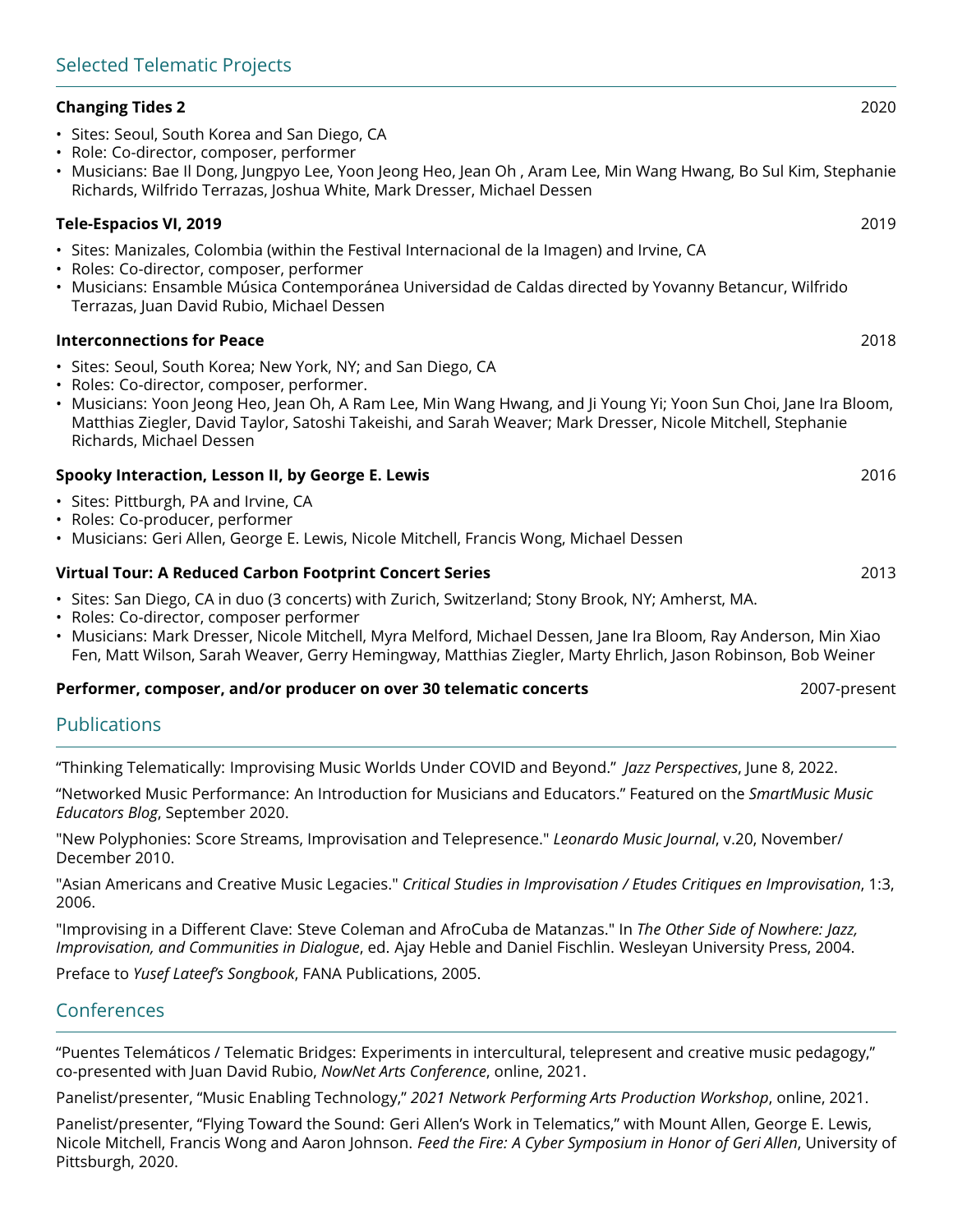"Intimate Distance and a Wide Beat: Reflections on Telematic Music," *NowNet Arts Conference*, Stony Brook University, 2018.

Presentation on recent creative work in telematic music, *International Society for Electronic Arts* (ISEA) conference, Universidad de Caldas, Manizales, Colombia, 2017.

Panelist (remote), "The State of Telematic Art," *Refest 2.0* at NYU, New York, NY, 2017.

"Jazz and Telematics," co-presented with Mark Dresser, *Jazz Educators Network Conference*, San Diego, CA, 2015.

"Institutionalizing "new territories"? Jazz, Improvisation, Race, and Power in Higher Education." Invited colloquium presentation, University of Montreal, Quebec, Canada, 2007.

Roundtable organizer and chair, "Improvisation, transculturalism, and social change: Asian American Creative Music and the San Francisco Bay Area," with Deborah Wong, George Yoshida, Mark Izu, Donna Lee Kwon, John Carlos Perea, and Jason Robinson. *American Studies Association* annual meeting, Oakland, CA, 2006.

South Asia Humanities Conference, panel on South Asian and African American music with Paul Gilroy, Arjun Appadurai, Vyjayanthi Rao, Rudresh Mahanthappa and Vijay Iyer. Yale University Center for British Art, 2003.

"'Downtown,' Improvisation and Cultural Mobility." *Annual Meeting of the Society for Ethnomusicology*, Detroit, 2001.

"Cross-Cultural Experimentalism: Grupo Afro-Cuba de Matanzas and Steve Coleman's Mystic Rhythm Society." *Annual Meeting of the Society for Ethnomusicology*, Toronto, Ontario, 2000.

"Experimentación e identidad cultural en una colaboración musical," *Simposio Sobre Cultura Cubana: Identidad y Nacionalidad*, Santiago, Cuba, 2000.

Co-organizer, "Improvising Across Borders: An Inter-disciplinary Symposium on Improvised Music." UC San Diego, 1999.

# Courses at UC Irvine

## **Graduate courses**

- *Networked Music Performance*: Practical seminar on multi-site musical performance via internet
- *Critical Studies in Music*: Theoretical seminar introducing scholarly literature from diverse fields
- *Improvisation*: Seminar on open forms of improvisation
- *Experiments in Telematic Music*: Inter-campus seminar on creating music for networked, telepresent environments
- *Creative Practices, Composition*: Seminars and lessons on integrated composition, improvisation and technology
- *Graduate Ensemble*: Medium-sized ensemble creating/performing original works

## **Undergraduate courses**

- *Improvisation*: Intro for upper-division music majors combining practical and theoretical work
- *Jazz combo*: Small group jazz performance
- *Introduction to Music*: Large lecture (up to 400 students), also offered online, on diverse topics
- *Jazz Trombone*: Individual lessons for jazz trombone majors
- *Musicianship*: Aural skills sequence for music majors
- *Composition and Advanced Composition*: Intro class and individual lessons
- *Fundamentals*: Music theory basics

# Intercultural Education for Youth

## **Puentes Telemáticos / Telematic Bridges**, Co-director 2017-present

- Bilingual summer course on music/technology
- Links youth from Santa Ana, CA and Manizales, Colombia in hybrid/telepresent classroom
- One-week courses in 2017 and 2018, three-week course in 2021

# Service at UC Irvine

Robert and Marjorie Rawlins Chair of Music (Department Chair) 2015-2019 Associate Dean for Undergraduate Studies, Trevor School of the Arts 2014-2015 Director of Gassmann Electronic Music Studios and Series 2021-present UCI Academic Planning Group member 2021-2022